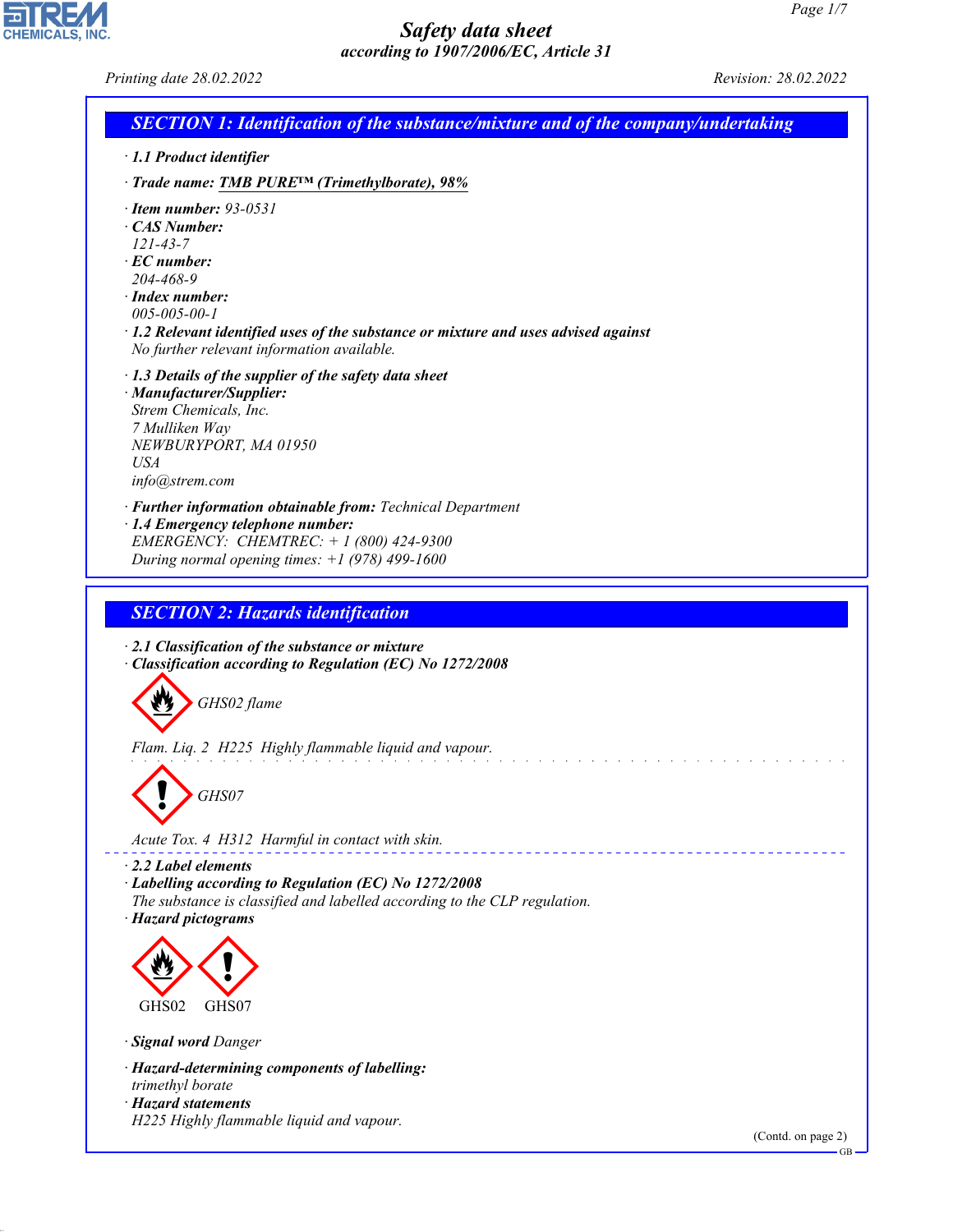*Printing date 28.02.2022 Revision: 28.02.2022*

**CHEMICALS. INC** 

## *Trade name: TMB PURE™ (Trimethylborate), 98%*

|                                    | (Contd. of page 1)                                                                                    |
|------------------------------------|-------------------------------------------------------------------------------------------------------|
| H312 Harmful in contact with skin. |                                                                                                       |
| · Precautionary statements         |                                                                                                       |
| <i>P101</i>                        | If medical advice is needed, have product container or label at hand.                                 |
| <i>P102</i>                        | Keep out of reach of children.                                                                        |
| <i>P103</i>                        | Read label before use.                                                                                |
| P231                               | Handle under inert gas.                                                                               |
| $P301 + P310$                      | IF SWALLOWED: Immediately call a POISON CENTER/doctor.                                                |
|                                    | P305+P351+P338 IF IN EYES: Rinse cautiously with water for several minutes. Remove contact lenses, if |
|                                    | present and easy to do. Continue rinsing.                                                             |
| $P403 + P233$                      | Store in a well-ventilated place. Keep container tightly closed.                                      |
| P422                               | Store contents under inert gas.                                                                       |
| <i>P501</i>                        | Dispose of contents/container in accordance with local/regional/national/international                |
|                                    | regulations.                                                                                          |

*· 2.3 Other hazards*

*· Results of PBT and vPvB assessment*

*· PBT: Not applicable.*

*· vPvB: Not applicable.*

# *SECTION 3: Composition/information on ingredients*

- *· 3.1 Chemical characterisation: Substances*
- *· CAS No. Description*

*121-43-7 trimethyl borate*

- *· Identification number(s)*
- *· EC number: 204-468-9*
- *· Index number: 005-005-00-1*

# *SECTION 4: First aid measures*

*· 4.1 Description of first aid measures*

*· General information:*

*Immediately remove any clothing soiled by the product.*

*Symptoms of poisoning may even occur after several hours; therefore medical observation for at least 48 hours after the accident.*

- *· After inhalation: Supply fresh air; consult doctor in case of complaints.*
- *· After skin contact: Immediately rinse with water.*
- *· After eye contact: Rinse opened eye for several minutes under running water. Then consult a doctor.*

*· After swallowing: If symptoms persist consult doctor.*

- *· 4.2 Most important symptoms and effects, both acute and delayed No further relevant information available.*
- *· 4.3 Indication of any immediate medical attention and special treatment needed*

*No further relevant information available.*

# *SECTION 5: Firefighting measures*

*· 5.1 Extinguishing media*

44.1.1

- *· Suitable extinguishing agents:*
- *CO2, powder or water spray. Fight larger fires with water spray or alcohol resistant foam.*
- *· For safety reasons unsuitable extinguishing agents: Water with full jet*
- *· 5.2 Special hazards arising from the substance or mixture No further relevant information available.*

(Contd. on page 3)

GB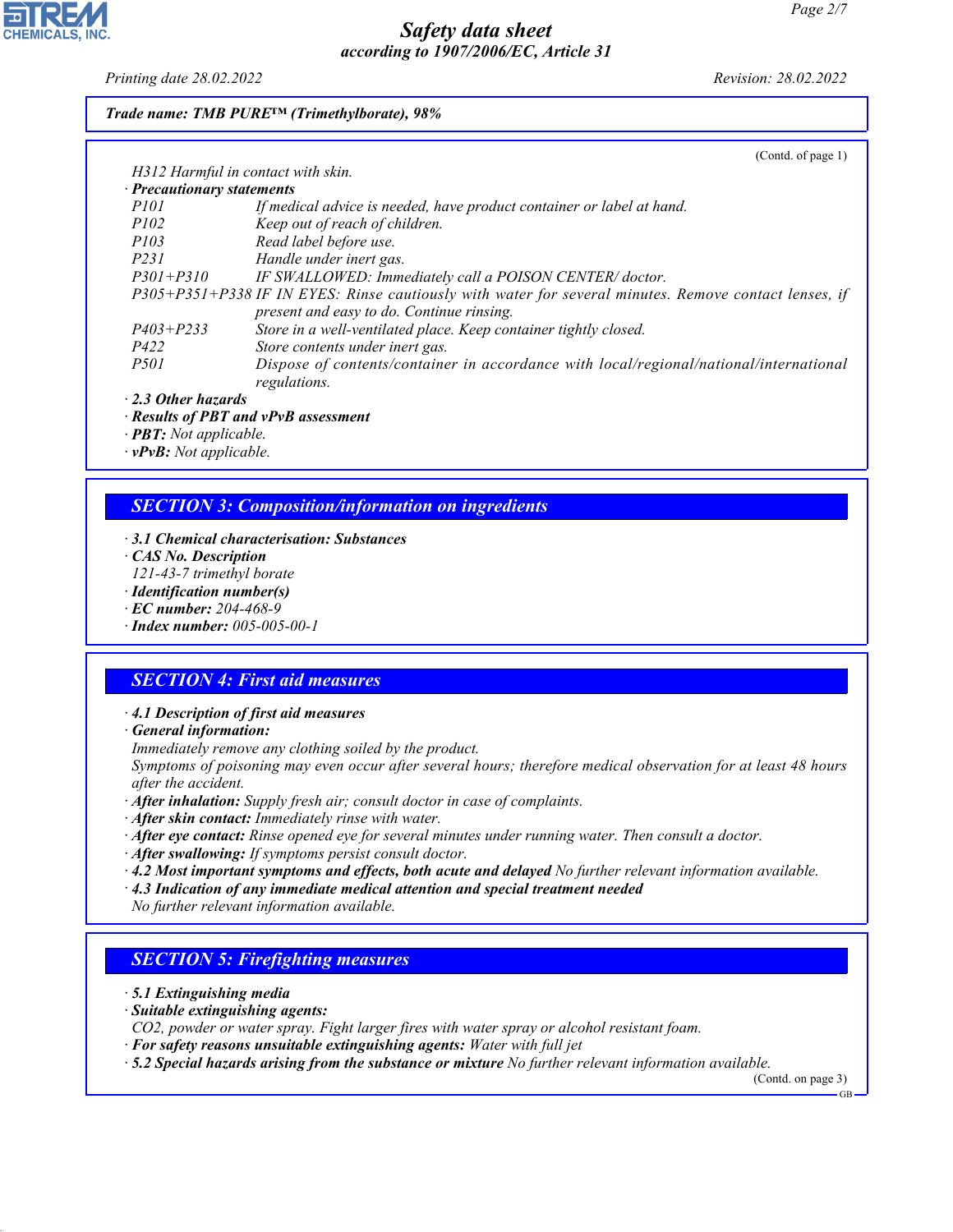*Printing date 28.02.2022 Revision: 28.02.2022*

*Trade name: TMB PURE™ (Trimethylborate), 98%*

*· 5.3 Advice for firefighters*

*· Protective equipment: No special measures required.*

## *SECTION 6: Accidental release measures*

- *· 6.1 Personal precautions, protective equipment and emergency procedures Wear protective equipment. Keep unprotected persons away.*
- *· 6.2 Environmental precautions: Prevent seepage into sewage system, workpits and cellars.*
- *· 6.3 Methods and material for containment and cleaning up:*

*Absorb with liquid-binding material (sand, diatomite, acid binders, universal binders, sawdust). Dispose contaminated material as waste according to item 13. Ensure adequate ventilation.*

*· 6.4 Reference to other sections*

- *See Section 7 for information on safe handling.*
- *See Section 8 for information on personal protection equipment.*

*See Section 13 for disposal information.*

# *SECTION 7: Handling and storage*

*· 7.1 Precautions for safe handling Open and handle receptacle with care.*

*· Handling: Handle under inert gas.*

- *· Information about fire and explosion protection: Keep ignition sources away - Do not smoke. Protect against electrostatic charges.*
- *· 7.2 Conditions for safe storage, including any incompatibilities*
- *· Storage: Store contents under inert gas.*
- *· Requirements to be met by storerooms and receptacles: Store in a cool location.*
- *· Information about storage in one common storage facility: Store away from foodstuffs.*
- *· Further information about storage conditions:*
- *Keep container tightly sealed.*

*Store in cool, dry conditions in well sealed receptacles.*

*· 7.3 Specific end use(s) No further relevant information available.*

# *SECTION 8: Exposure controls/personal protection*

*· Additional information about design of technical facilities: No further data; see item 7.*

- *· 8.1 Control parameters*
- *· Ingredients with limit values that require monitoring at the workplace: Not required.*
- *· Additional information: The lists valid during the making were used as basis.*
- *· 8.2 Exposure controls*

44.1.1

- *· Personal protective equipment:*
- *· General protective and hygienic measures: Immediately remove all soiled and contaminated clothing Wash hands before breaks and at the end of work. Avoid contact with the eyes and skin.*
- *· Respiratory protection: Not required.*

(Contd. on page 4)

GB



(Contd. of page 2)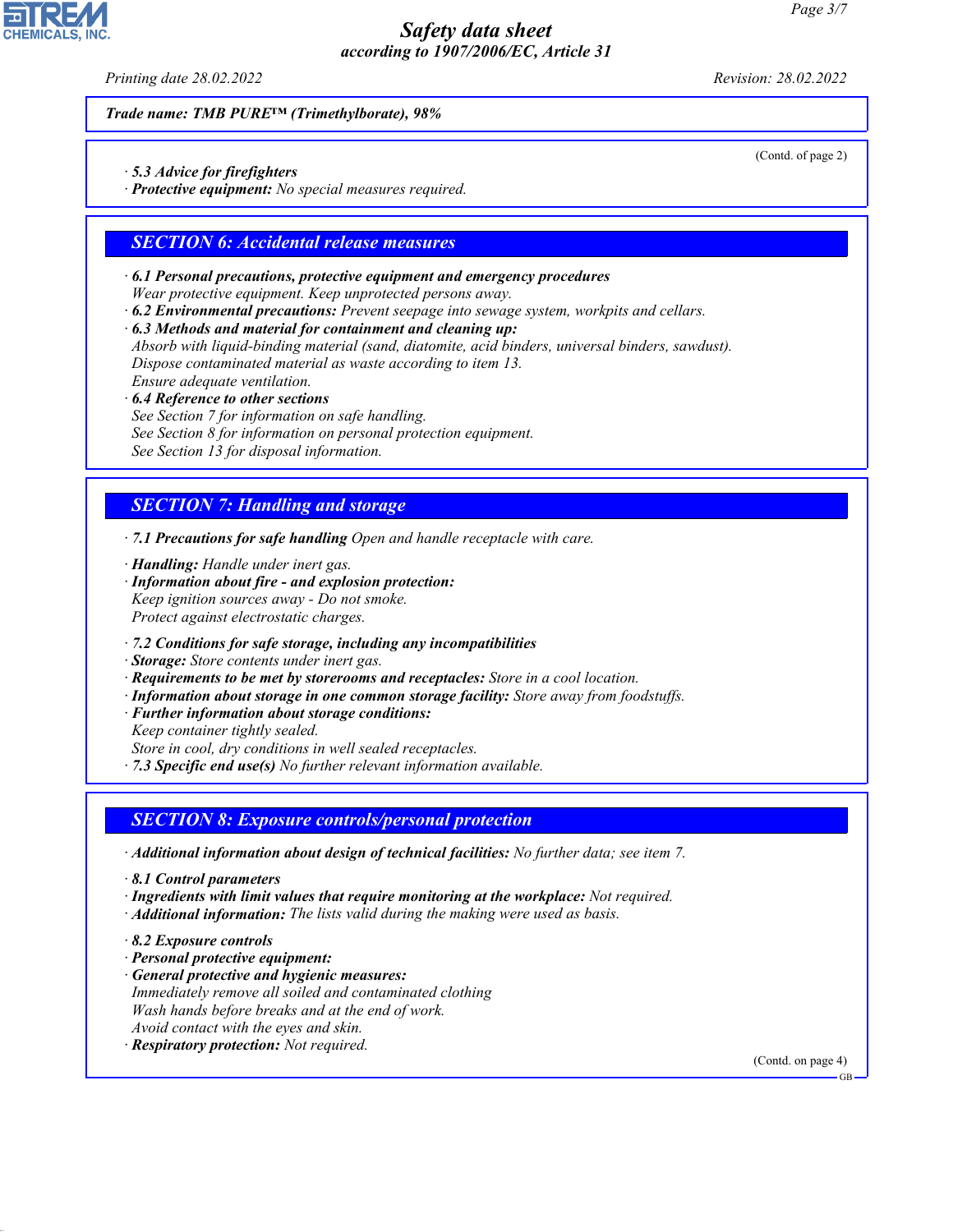*Printing date 28.02.2022 Revision: 28.02.2022*

CHEMICALS, INC.

44.1.1

|                                                                                      | Trade name: TMB PURETM (Trimethylborate), 98%                                                                                                                                                                             |
|--------------------------------------------------------------------------------------|---------------------------------------------------------------------------------------------------------------------------------------------------------------------------------------------------------------------------|
| · Protection of hands:                                                               | (Contd. of page 3)                                                                                                                                                                                                        |
|                                                                                      |                                                                                                                                                                                                                           |
| Protective gloves                                                                    |                                                                                                                                                                                                                           |
|                                                                                      | The glove material has to be impermeable and resistant to the product/ the substance/ the preparation.<br>Due to missing tests no recommendation to the glove material can be given for the product/ the preparation/ the |
| chemical mixture.                                                                    | Selection of the glove material on consideration of the penetration times, rates of diffusion and the degradation                                                                                                         |
| · Material of gloves                                                                 | The selection of the suitable gloves does not only depend on the material, but also on further marks of quality and                                                                                                       |
| varies from manufacturer to manufacturer.<br>· Penetration time of glove material    |                                                                                                                                                                                                                           |
| observed.                                                                            | The exact break through time has to be found out by the manufacturer of the protective gloves and has to be                                                                                                               |
| $\cdot$ Eye protection:                                                              |                                                                                                                                                                                                                           |
| · 9.1 Information on basic physical and chemical properties<br>· General Information |                                                                                                                                                                                                                           |
| $\cdot$ Appearance:                                                                  |                                                                                                                                                                                                                           |
|                                                                                      |                                                                                                                                                                                                                           |
| Form:                                                                                | Liquid                                                                                                                                                                                                                    |
| Colour:                                                                              | Colourless                                                                                                                                                                                                                |
| $\cdot$ Odour:                                                                       | Alcohol-like                                                                                                                                                                                                              |
| · Odour threshold:<br>$\cdot$ pH-value:                                              | Not determined.<br>Not determined.                                                                                                                                                                                        |
| $\cdot$ Change in condition                                                          |                                                                                                                                                                                                                           |
| Melting point/freezing point:                                                        | Undetermined.                                                                                                                                                                                                             |
| Initial boiling point and boiling range: $68.7 \text{ }^{\circ}\text{C}$             |                                                                                                                                                                                                                           |
| · Flash point:                                                                       | $-I$ °C                                                                                                                                                                                                                   |
| · Flammability (solid, gas):                                                         | Not determined.                                                                                                                                                                                                           |
| · Ignition temperature:                                                              |                                                                                                                                                                                                                           |
| <b>Decomposition temperature:</b>                                                    | Not determined.                                                                                                                                                                                                           |
| · Auto-ignition temperature:                                                         | Not determined.                                                                                                                                                                                                           |
| · Explosive properties:                                                              | mixtures are possible.                                                                                                                                                                                                    |
| · Explosion limits:                                                                  |                                                                                                                                                                                                                           |
| Lower:                                                                               | Not determined.                                                                                                                                                                                                           |
| <b>Upper:</b>                                                                        | Not determined.                                                                                                                                                                                                           |
| $\cdot$ Vapour pressure at 20 °C:                                                    | $148$ $hPa$                                                                                                                                                                                                               |
| $\cdot$ Density at 20 °C:                                                            | $0.915$ g/cm <sup>3</sup>                                                                                                                                                                                                 |
| · Relative density                                                                   | Not determined.                                                                                                                                                                                                           |
| · Vapour density<br>$\cdot$ Evaporation rate                                         | Product is not explosive. However, formation of explosive air/vapour<br>Not determined.<br>Not determined.                                                                                                                |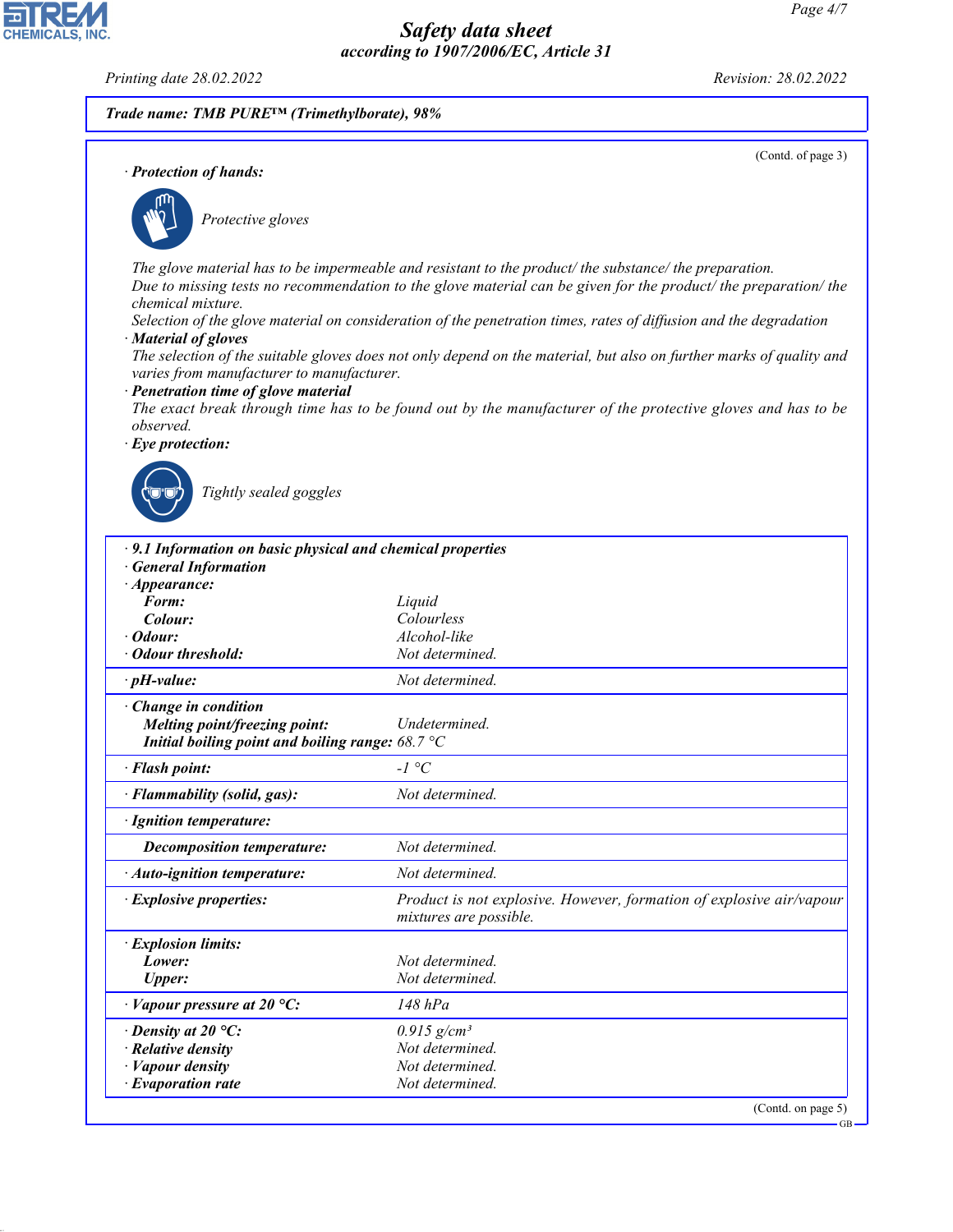*Printing date 28.02.2022 Revision: 28.02.2022*

*Trade name: TMB PURE™ (Trimethylborate), 98%*

|                                                                                        | (Contd. of page 4)                                                |  |
|----------------------------------------------------------------------------------------|-------------------------------------------------------------------|--|
| $\cdot$ Solubility in / Miscibility with<br>water:                                     | Not miscible or difficult to mix.                                 |  |
| · Partition coefficient: n-octanol/water:                                              | Not determined.                                                   |  |
| $\cdot$ <i>Viscosity:</i><br>Dynamic:<br>Kinematic:                                    | Not determined<br>Not determined.                                 |  |
| · Solvent content:<br>Organic solvents:<br>$VOC$ (EC)<br>$\cdot$ 9.2 Other information | $0.0\%$<br>$0.00\%$<br>No further relevant information available. |  |

# *SECTION 10: Stability and reactivity*

*· 10.1 Reactivity No further relevant information available.*

*· 10.2 Chemical stability*

- *· Thermal decomposition / conditions to be avoided: No decomposition if used according to specifications.*
- *· 10.3 Possibility of hazardous reactions No dangerous reactions known.*
- *· 10.4 Conditions to avoid No further relevant information available.*
- *· 10.5 Incompatible materials: No further relevant information available.*
- *· 10.6 Hazardous decomposition products: No dangerous decomposition products known.*

## *SECTION 11: Toxicological information*

*· 11.1 Information on toxicological effects*

*· Acute toxicity*

*Harmful in contact with skin.*

*· LD/LC50 values relevant for classification:*

#### *121-43-7 trimethyl borate*

*Oral LD50 6140 mg/kg (rat)*

*Dermal LD50 1980 mg/kg (rabbit)*

*· Primary irritant effect:*

*· Skin corrosion/irritation Based on available data, the classification criteria are not met.*

- *· Serious eye damage/irritation Based on available data, the classification criteria are not met.*
- *· Respiratory or skin sensitisation Based on available data, the classification criteria are not met.*

*· CMR effects (carcinogenity, mutagenicity and toxicity for reproduction)*

- *· Germ cell mutagenicity Based on available data, the classification criteria are not met.*
- *· Carcinogenicity Based on available data, the classification criteria are not met.*
- *· Reproductive toxicity Based on available data, the classification criteria are not met.*
- *· STOT-single exposure Based on available data, the classification criteria are not met.*
- *· STOT-repeated exposure Based on available data, the classification criteria are not met.*

*· Aspiration hazard Based on available data, the classification criteria are not met.*

## *SECTION 12: Ecological information*

*· 12.1 Toxicity*

44.1.1

*· Aquatic toxicity: No further relevant information available.*

*· 12.2 Persistence and degradability No further relevant information available.*

(Contd. on page 6)

GB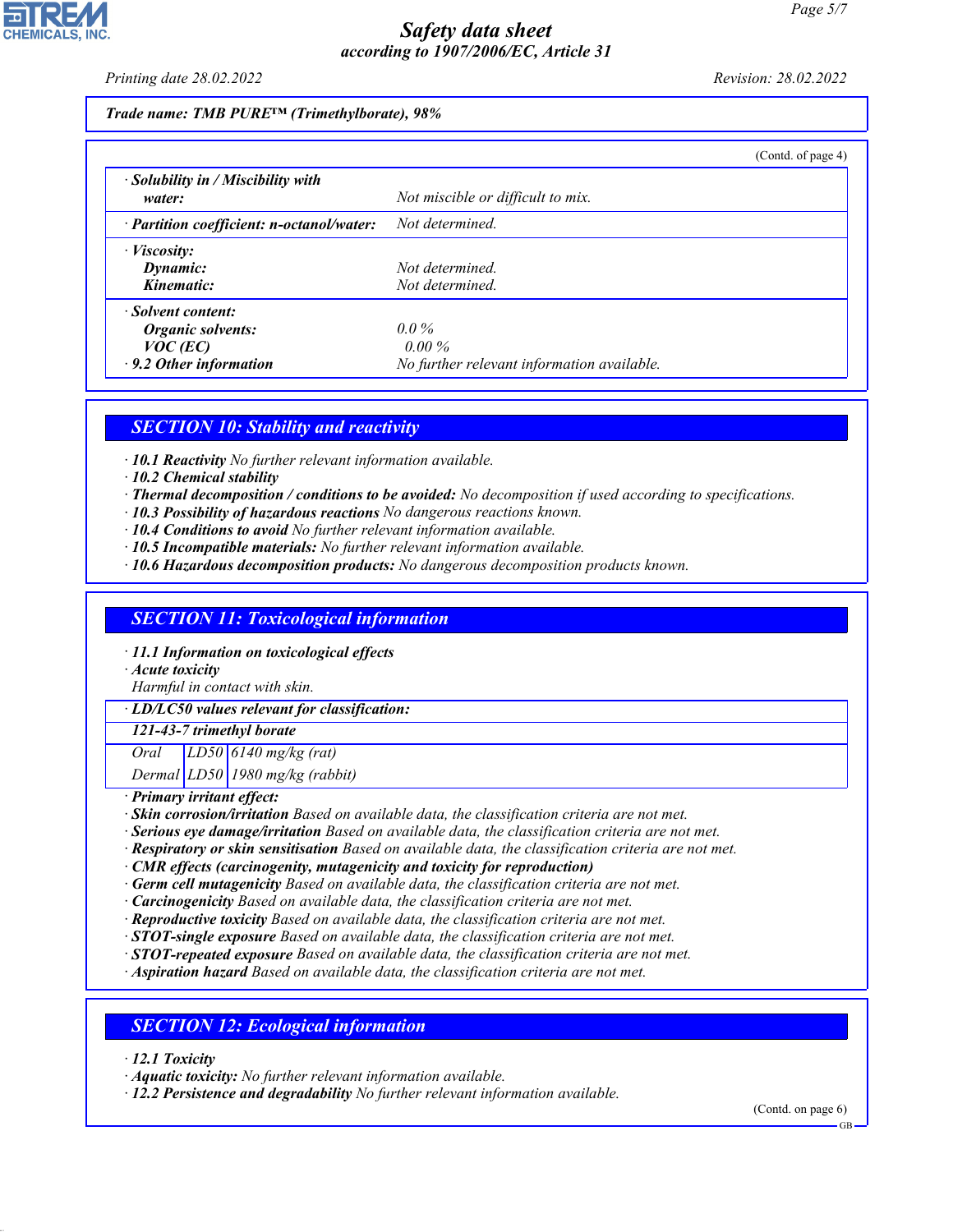*Printing date 28.02.2022 Revision: 28.02.2022*

**CHEMICALS, INC.** 

(Contd. of page 5)

# *Trade name: TMB PURE™ (Trimethylborate), 98%*

- *· 12.3 Bioaccumulative potential No further relevant information available.*
- *· 12.4 Mobility in soil No further relevant information available.*
- *· Additional ecological information:*
- *· General notes: Not known to be hazardous to water.*
- *· 12.5 Results of PBT and vPvB assessment*
- *· PBT: Not applicable.*
- *· vPvB: Not applicable.*
- *· 12.6 Other adverse effects No further relevant information available.*

## *SECTION 13: Disposal considerations*

#### *· 13.1 Waste treatment methods*

*· Recommendation*

44.1.1

*Must not be disposed together with household garbage. Do not allow product to reach sewage system.*

- *· Uncleaned packaging:*
- *· Recommendation: Disposal must be made according to official regulations.*

| <b>SECTION 14: Transport information</b>                                                                    |                                                         |                    |
|-------------------------------------------------------------------------------------------------------------|---------------------------------------------------------|--------------------|
| $\cdot$ 14.1 UN-Number<br>ADR, IMDG, IATA                                                                   | UN2416                                                  |                    |
| $\cdot$ 14.2 UN proper shipping name<br>$\cdot$ ADR<br>$\cdot$ IMDG, IATA                                   | <i>2416 TRIMETHYL BORATE</i><br>TRIMETHYL BORATE        |                    |
| · 14.3 Transport hazard class(es)                                                                           |                                                         |                    |
| · ADR, IMDG, IATA                                                                                           |                                                         |                    |
| · Class                                                                                                     | 3 Flammable liquids.                                    |                    |
| $\cdot$ Label                                                                                               | 3                                                       |                    |
| · 14.4 Packing group<br>ADR, IMDG, IATA                                                                     | II                                                      |                    |
| $\cdot$ 14.5 Environmental hazards:<br>· Marine pollutant:                                                  | N <sub>o</sub>                                          |                    |
| $\cdot$ 14.6 Special precautions for user<br>· Danger code (Kemler):<br>· EMS Number:<br>· Stowage Category | Warning: Flammable liquids.<br>33<br>$F-E$ , $S-D$<br>B |                    |
| $\cdot$ 14.7 Transport in bulk according to Annex II of<br>Marpol and the IBC Code                          | Not applicable.                                         |                    |
|                                                                                                             |                                                         | (Contd. on page 7) |